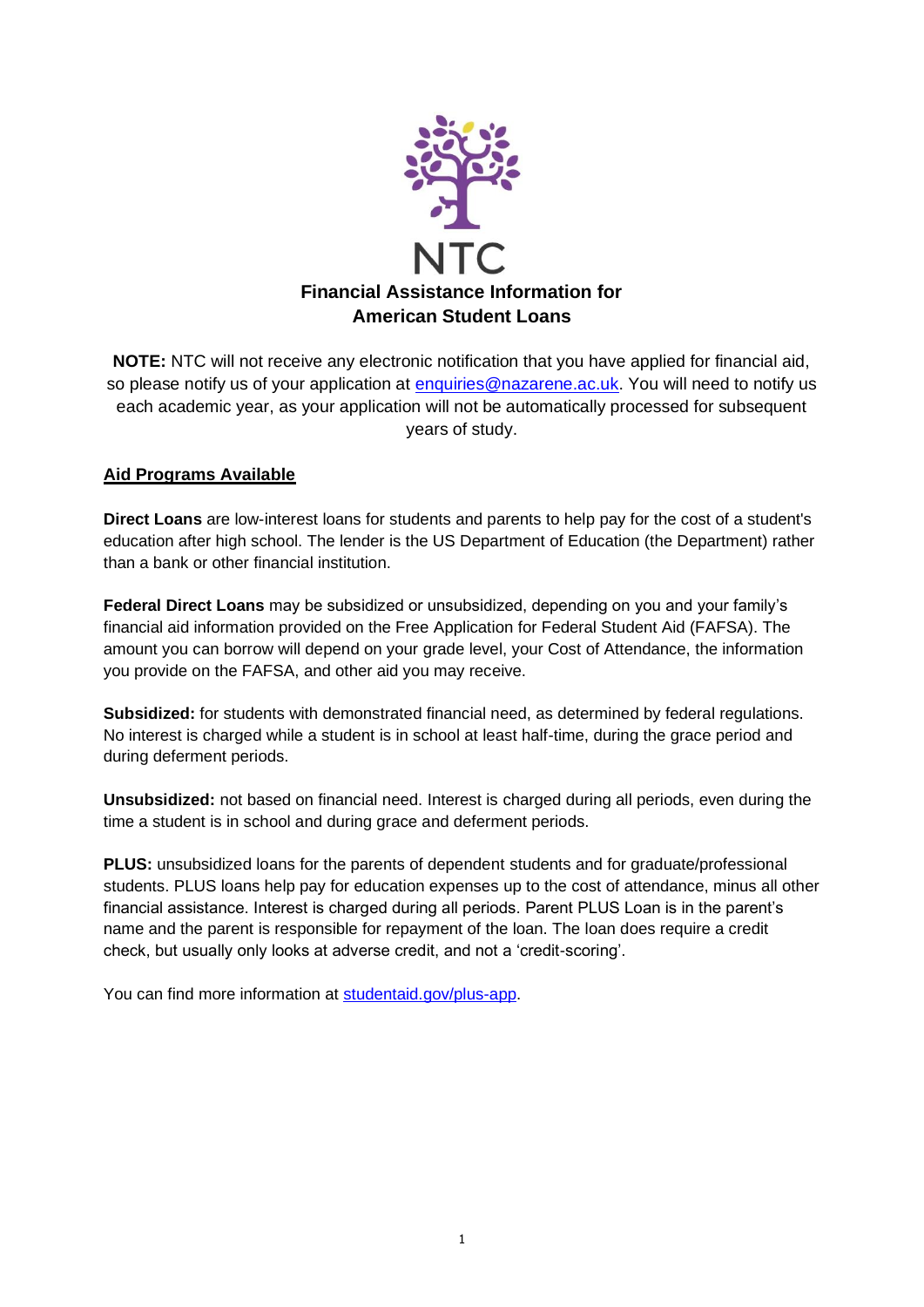## **Yearly Maximum Direct Loan Eligibility**

| <b>Dependent</b>                                                                | <b>Initial Subsidized</b> | <b>Additional</b>   | <b>Combined</b>  |
|---------------------------------------------------------------------------------|---------------------------|---------------------|------------------|
| <b>Undergraduates</b>                                                           |                           | <b>Unsubsidized</b> | (maximum) Levels |
| 1st Year                                                                        | \$3500                    | \$2000              | \$5500           |
| 2nd Year                                                                        | \$4500                    | \$2000              | \$6500           |
| 3rd Year and Up                                                                 | \$5500                    | \$2000              | \$7500           |
| Independent Undergraduates or Dependent Undergrad whose Parent is denied Parent |                           |                     |                  |
| <b>PLUS.</b>                                                                    |                           |                     |                  |
| 1st Year                                                                        | \$3500                    | \$6000              | \$9500           |
| 2nd Year                                                                        | \$4500                    | \$6000              | \$10500          |
| 3rd Year and Up                                                                 | \$5500                    | \$7000              | \$12500          |
| <b>Graduate/Professional</b>                                                    |                           |                     |                  |
| Each Academic Year                                                              | \$0                       | \$20500             | \$20500          |
| (A, B, C)                                                                       |                           |                     |                  |

## **Interest Rates and Origination Fees**

Please follow this link for more information: [www.studentaid.ed.gov/sa/types/loans/interest-rates](http://www.studentaid.ed.gov/sa/types/loans/interest-rates)

## **Private Education Loans**

Private education loans are administered and funded by private lenders and each has its own specific

regulations. Borrowers should contact an individual lender for full terms and conditions.

**NOTE:** you may qualify for loans or other assistance under Title IV; terms/conditions of Title IV loans may be more favourable than private education loans

## **6-step Application Process**

In order to receive aid from federal student aid programs, you must meet all of the following requirements:

- Have financial need (except for unsubsidized direct loans)
- Have a high school diploma or a General Education Development Certificate (GED) or meet standards approved by the U.S. Department of Education
- Be enrolled as a regular student working toward a degree or certificate in an eligible program
- Be a U.S. citizen or eligible non-citizen
- Have a valid Social Security Number
- Make satisfactory academic progress, as determined by the institution
- Sign a statement of educational purpose/certification statement on refunds and default (on the Student Aid Report).
- Sign a statement of updated information, if required (on the SAR).
- Register with the Selective Service, if required

**NOTE:** Before you start the process, please be aware loan information will be provided to NSLDS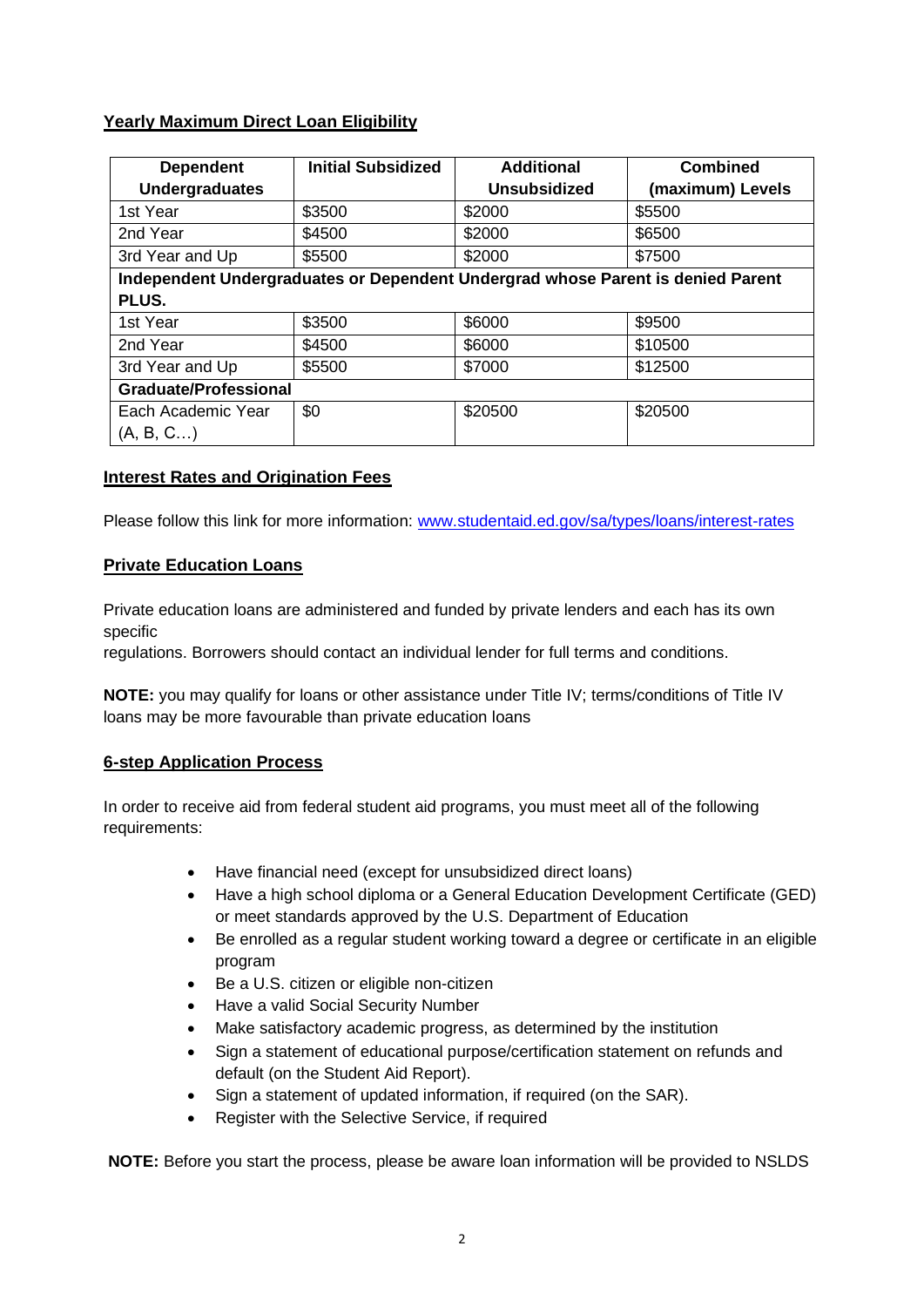# **1. Completing the FAFSA**

Your first step is to complete the Free Application for Federal Student Aid (FAFSA) at [studentaid.gov/fafsa-app/ROLES.](https://studentaid.gov/fafsa-app/ROLES) This process generates your Student Aid Report (SAR). Your SAR is required to determine your eligibility to receive a Federal Loan and also the amount you are eligible to borrow.

- You need to enter your tax information and your spouse's income information for the applicable tax year. If you are an undergraduate dependent student your parent's information is also required.
- You must enter the school name and US Department of Education (DOE) School Code number on your FAFSA.
	- o -The DOE School OPE-ID number for Nazarene Theological College is G03770300

# **2. After You File Your FAFSA Online**

The US Department of Education will process your information and generate a SAR. You can review/amend your SAR online once it has been processed.

In order to certify your Federal Loans, NTC must be able to access your SAR. Please contact us and provide the following details:

- Full name
- Your NTC student ID (if you have been issued with one)
- Date of Birth
- How much you wish to borrow

Upon receiving this information, our Financial Aid Team will normally be able to access your SAR electronically and calculate the amount of funds you will be able to borrow.

# **3. Accepting Your Loan**

NTC will notify you of your proposed loan in an "award notification email" that will include the calculated 'cost of attendance', together with specific information about any loan that we plan to disburse under your MPN, and the expected disbursement dates and amounts.

You should evaluate the aid offer carefully. In the case of loans, keep in mind that whatever amount you borrow must be paid back with interest. If your living expenses are not as high as the standard allowance projected by us, you may not have to borrow as much as the amount in the award notification email.

You have the right to decline the loan or to request a lower loan amount.

# **4. The Master Promissory Note**

At this stage you must complete a Master Promissory Note (MPN). You can complete the MPN online at [studentaid.gov/mpn/.](https://studentaid.gov/mpn/)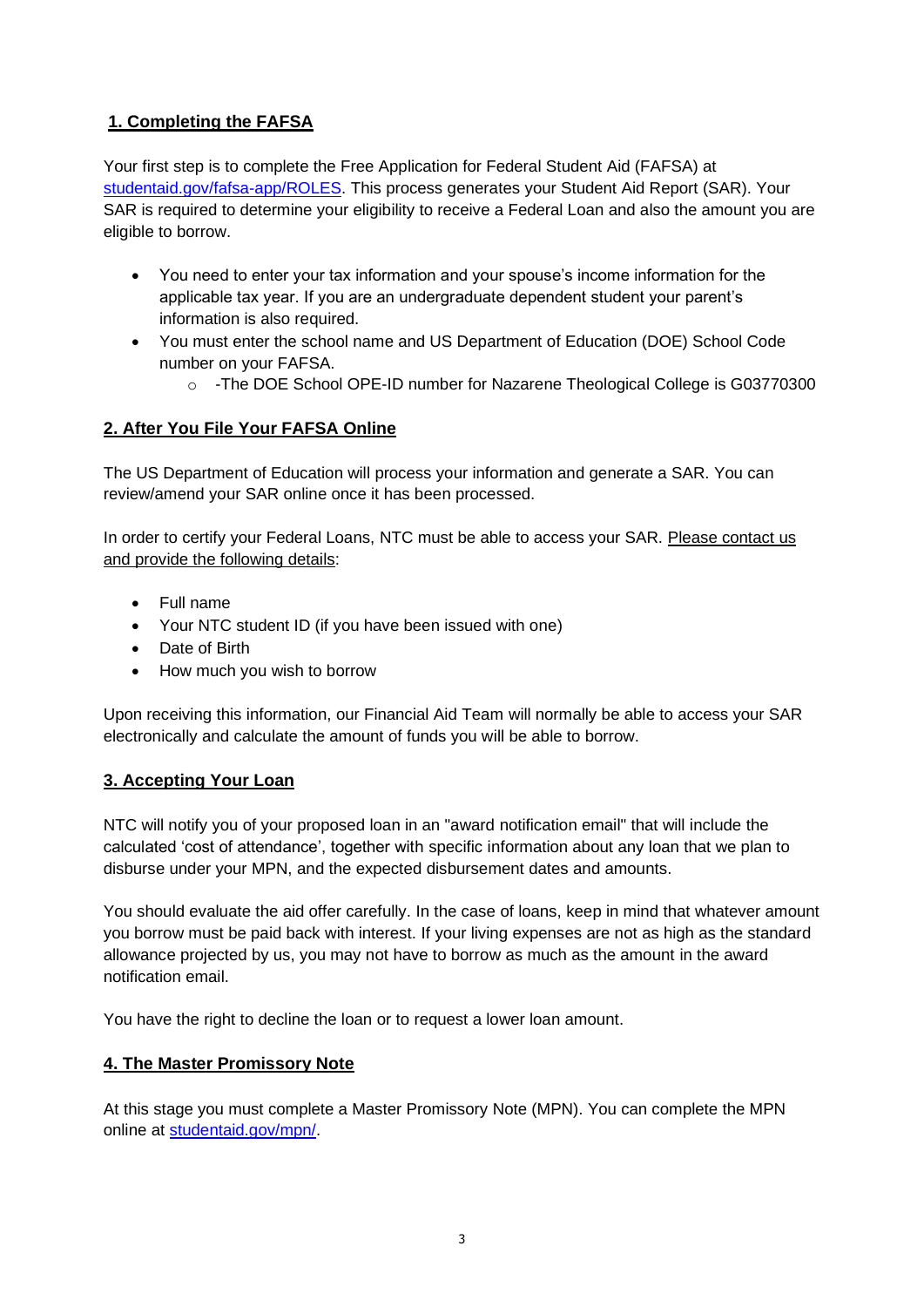The MPN is a legal document in which you promise to repay your loan(s) and any accrued interest and fees to the Department. It also explains the terms and conditions of your loan(s).

Please be aware you will need to complete a new MPN for each year of your studies if you continue to receive Federal Student Aid. Foreign Schools cannot use multi-year MPNs. This applies also to any previous MPNs you may have completed before. They will not be accepted and your loan will be rejected.

**NOTE:** If you are applying for a Direct PLUS as a graduate/professional student, you will need to complete and sign a PLUS MPN that is separate from the one that you use for your Direct Subsidized and Unsubsidized Loans.

# **5. Entrance Counselling**

All applicants must complete entrance counselling before NTC can originate your loan. The counselling session provides information about how to manage your student loans, both during and after college. You can access entrance counselling online at [studentaid.gov/entrance-counseling/](https://studentaid.gov/entrance-counseling/)

# **6. Additional information**

## Supporting Documents

In order to obtain a Tier 4 (student) visa for the UK, you may need to demonstrate evidence that you have enough funding in place to pay your course fees and living costs. More information is available at [gov.uk/student-visa/money.](https://www.gov.uk/student-visa/money)

NTC can issue a supporting document confirming you will be receiving federal aid. This will provide proof to the UK Visa and Immigration agency of the loan money you are going to receive. As a low risk national you do not need to send evidence of your finances with the application, but may be asked for this later.

## Credit Check and Endorser Alternative

When you apply for a Direct PLUS Loan, the Department will check your credit history. To be eligible to receive a PLUS loan, you must not have an adverse credit history. Should you have an adverse credit history, you may still receive a Direct PLUS Loan if you obtain an endorser who does not have an adverse credit history. An endorser is someone who agrees to repay the Direct PLUS Loan if you do not repay the loan.

If you are a parent borrowing on behalf of your dependent student, the endorser may not be the student on whose behalf a parent obtains a Direct PLUS Loan.

## Enrolling at NTC - Loan Disbursements

In order to receive aid, you must be enrolled at least half-time and be meeting the requirement of our Satisfactory Academic Progress (SAP) Policy. You must read the SAP Policy.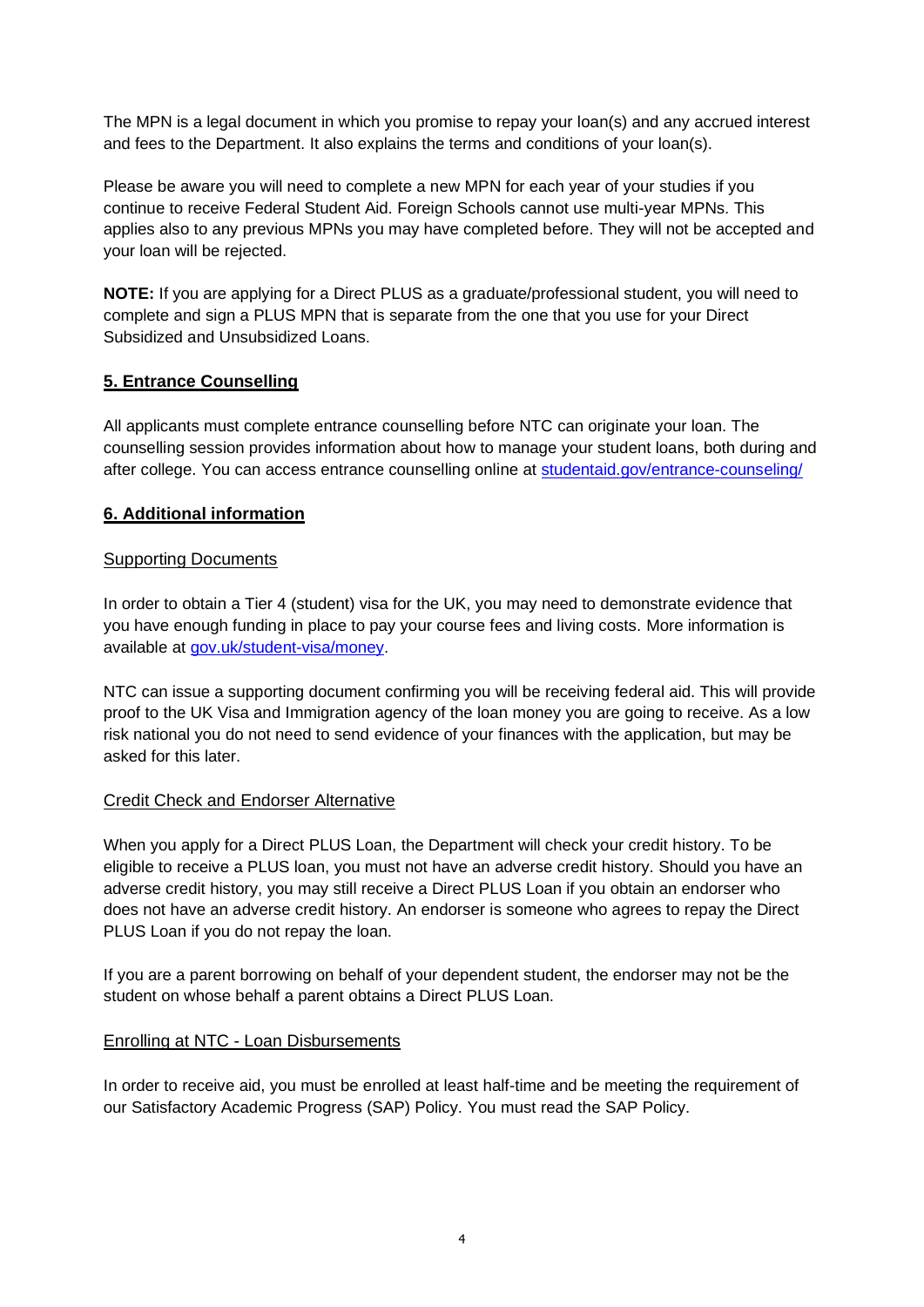NTC will disburse your loan money by crediting it to your College account in order to pay tuition fees, accommodation fees and other authorized charges. If the loan disbursement amount exceeds our charges, NTC will pay the remaining balance directly to your UK bank account.

NTC will notify you each time we disburse part of your loan money and will provide information about how to cancel all or part of your disbursement if you find you no longer need it.

### **Disbursements**

Before we can process your aid payments, you need to be fully enrolled on your course. Returning students will receive an email when it is time to enrol again for the next academic year.

### Your Course Fee Invoice

After you enrol, you will be sent a course fee invoice for your records. The invoice will be for the full balance of your course fees, and will not show any information about your US funding. If you have already provided confirmation of your funding to the finance office, then we will contact you directly after the first disbursements of your funding have been paid to us.

### Allocating Your Federal Direct Loans

Federal Direct loans are paid directly to the university in three disbursements. After each disbursement, we allocate an amount to pay your course fees (and hall fees if you are staying in NTC accommodation).

If your loan disbursement is more than we need for fees, then we will refund any excess funds back to your UK bank account. So we can process a refund, you will need to send the 8-digit account number and 6-digit sort code of your UK account to the finance office. You can find more information about opening a UK bank account from the Finance Office.

If do not have enough loans to cover the full cost of your fees, you will need to make fee payments in line with standard College regulations.

### Private Loans

Currently the Smart Option Loan provided by Sallie Mae is the only private loan currently available to American students studying at a foreign school. All students may apply for a private loan (subject to credit history). However, the College encourages any student eligible for a Federal Direct Loan to utilise this type of aid in the first instance.

A comparison of Federal Loans and Private Loans is available via [Federal Student Aid.](https://studentaid.ed.gov/sa/types/loans/federal-vs-private)

Sallie Mae loans are paid by cheque in a single disbursement after the start of your course. You will need to come into the College to sign the cheque before we can present it to our bank for payment, so we will contact you once it has arrived. After the cheque has cleared, we allocate the loan to pay off the balance of your fees, and refund any excess funds to your UK bank account.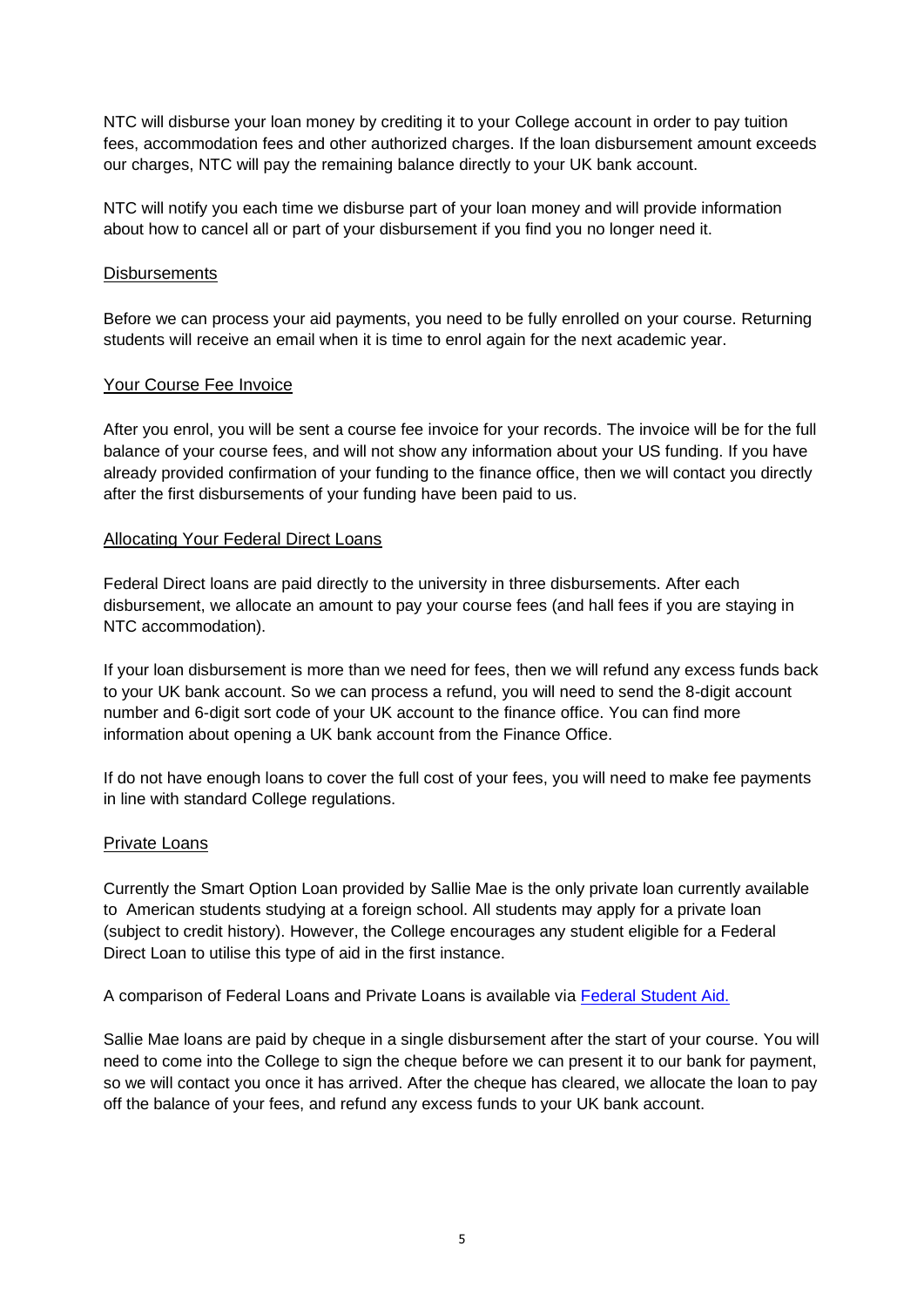## **1. Satisfactory Academic Progress**

US Federal regulations (34CFR 668.16, 668.32, 668.34, 446.42) require that all students, who are in receipt of US Federal Student Aid (FSA), must maintain Satisfactory Academic Progress (SAP). Failure to do so can result in the loss of eligibility to receive further funding. It is the responsibility of the institution to monitor SAP and, where necessary, to suspend or withhold eligibility to receive Federal Funding.

## 1.1 General conditions

This policy outlines a number of specific points which apply to students in receipt of Federal Aid. These statements are made in the context of the College's Assessment Regulations.

Full details of the College's Code of Practice on assessment of students (including rules for progression) are available on the NTC Moodle site, and in the relevant course handbooks.

## 1.2 What does SAP involve

In order to be eligible to continue to receive Federal Aid, a student must, in general, have achieved a minimum of 40% grade level, which is consistent with the College's requirement for graduation for all students on taught courses.

Students are expected to be in attendance on at least a half-time basis and may not take more than 150% of the normal duration to complete their studies.

Students are required to meet any relevant contact points each term as required.

## 1.3 Warnings and Probation

Students who fail to maintain SAP will receive a warning and will be placed on probation during the following loan period. Students on probation will receive funding, but they must meet the required academic standards during that semester in order to avoid suspension of eligibility for funding.

A student who fails to maintain SAP, will be deemed ineligible for funding for the following loan period. Students will be notified of probation or suspension by letter and/or email.

## 1.4 SAP Appeals

A student who loses eligibility for Federal Funding may appeal the decision if they can show that their failure to maintain SAP was due to extenuating circumstances.

**NOTE:** The SAP policy is separate from academic appeals relating to exam results or test scores. The outcome of a SAP appeal has no bearing on results achieved or grades awarded.

A student may appeal a decision to suspend eligibility for Federal funding if they can demonstrate that their failure to maintain SAP was due to extraordinary circumstances such as (but not limited to) the following:

- Serious illness or injury
- Death of a family member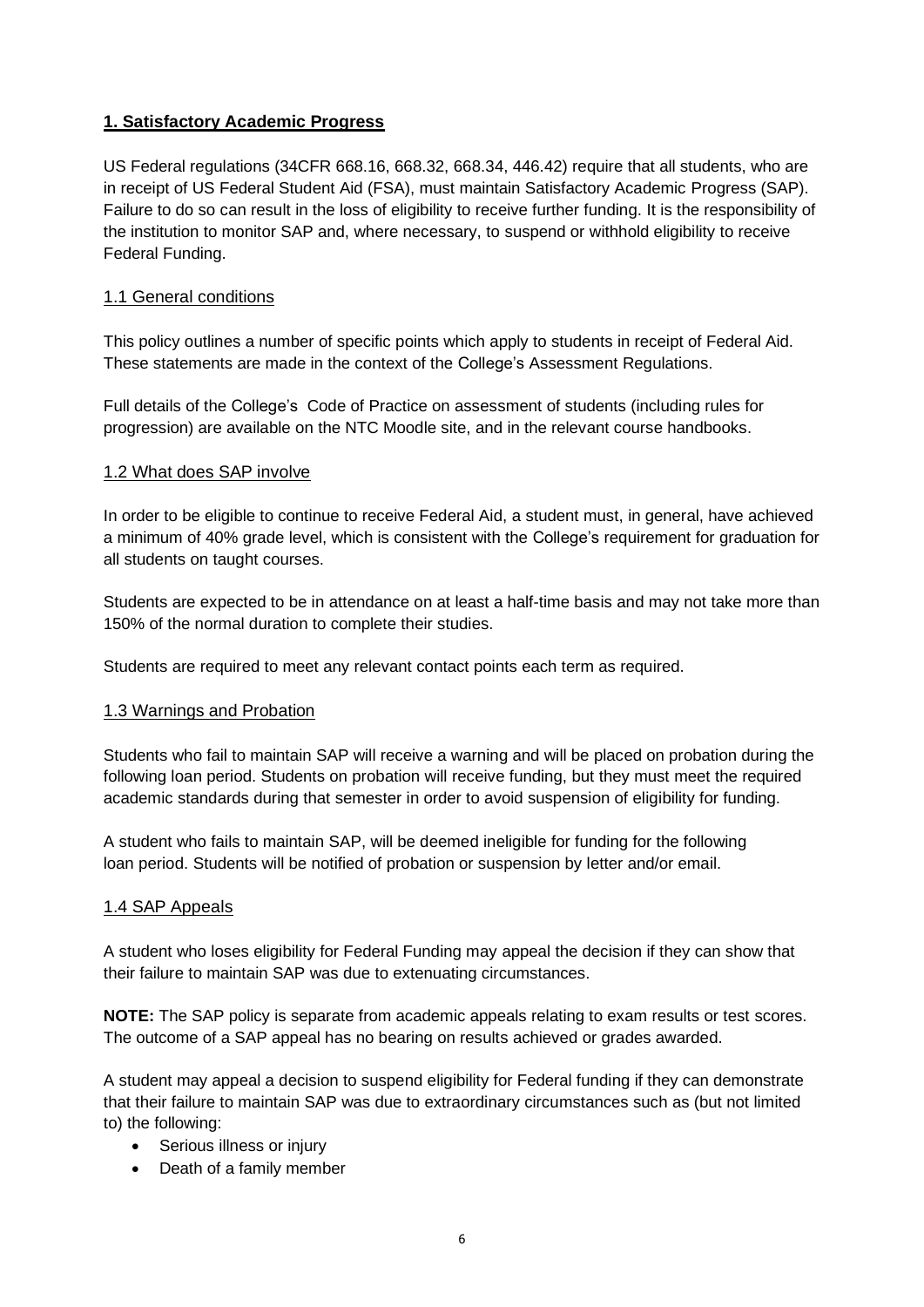- Divorce or family difficulties
- Financial difficulties
- Interpersonal problems

Appeals must be submitted in writing, following the NTC Academic appeals process, together with supporting documentation, within ten days of the notification of suspension.

## 1.5 Reinstatement

If a student's appeal against probation is successful, then the student's good standing will be restored. If a student's appeal against suspension is successful then the student will be placed on probation for the payment period.

A student that has their Federal Aid suspended but continues the course under their own means, and subsequently meets Satisfactory Academic Progress standards, will be entitled to regain a probationary status and apply for loans.

Students that have exceeded the 150% time limit on their programme cannot be reinstated.

## **2 . What Happens When you Withdraw - Return of Title IV Funds Policy**

According to federal law, the Financial Aid Office must recalculate Federal Title IV financial aid eligibility for students who withdraw from all classes, drop out, are dismissed, or take a leave of absence prior to completing more than 60% of a quarter/semester. Federal Title IV financial aid is viewed as 100% earned after that point in time.

Withdrawal date is defined as the actual date the student began the institution's withdrawal process, the student's last date of recorded attendance, or the midpoint of the semester for a student who leaves without notifying the institution. The Federal Title IV programs covered under this policy include Federal Stafford Loans and Federal PLUS Loans (Graduate Student or Parent).

The College is responsible for returning any ''unearned'' loan funds that have been paid to the college to cover the student's institutional charges received from Title IV loan programmes. If the student owes funds back to the Title IV programmes, NTC will advise the student. Immediate repaying of the unearned loan amount by the student is not required, repayment of the loan to the lender is set by the terms or conditions of the promissory note.

Recalculation is based on the percent of earned aid using the following formula:

• Percent earned = Number of calendar days completed up to and including the withdrawal date/ total calendar days in the quarter/semester.

Federal Title IV financial aid is returned to the federal government (reducing student loan debt) based on the percent of unearned aid using the following formula:

• Aid to be returned  $= (100\% - \text{percent earned}) \times \text{the amount of aid discharged towards}$ institutional charges.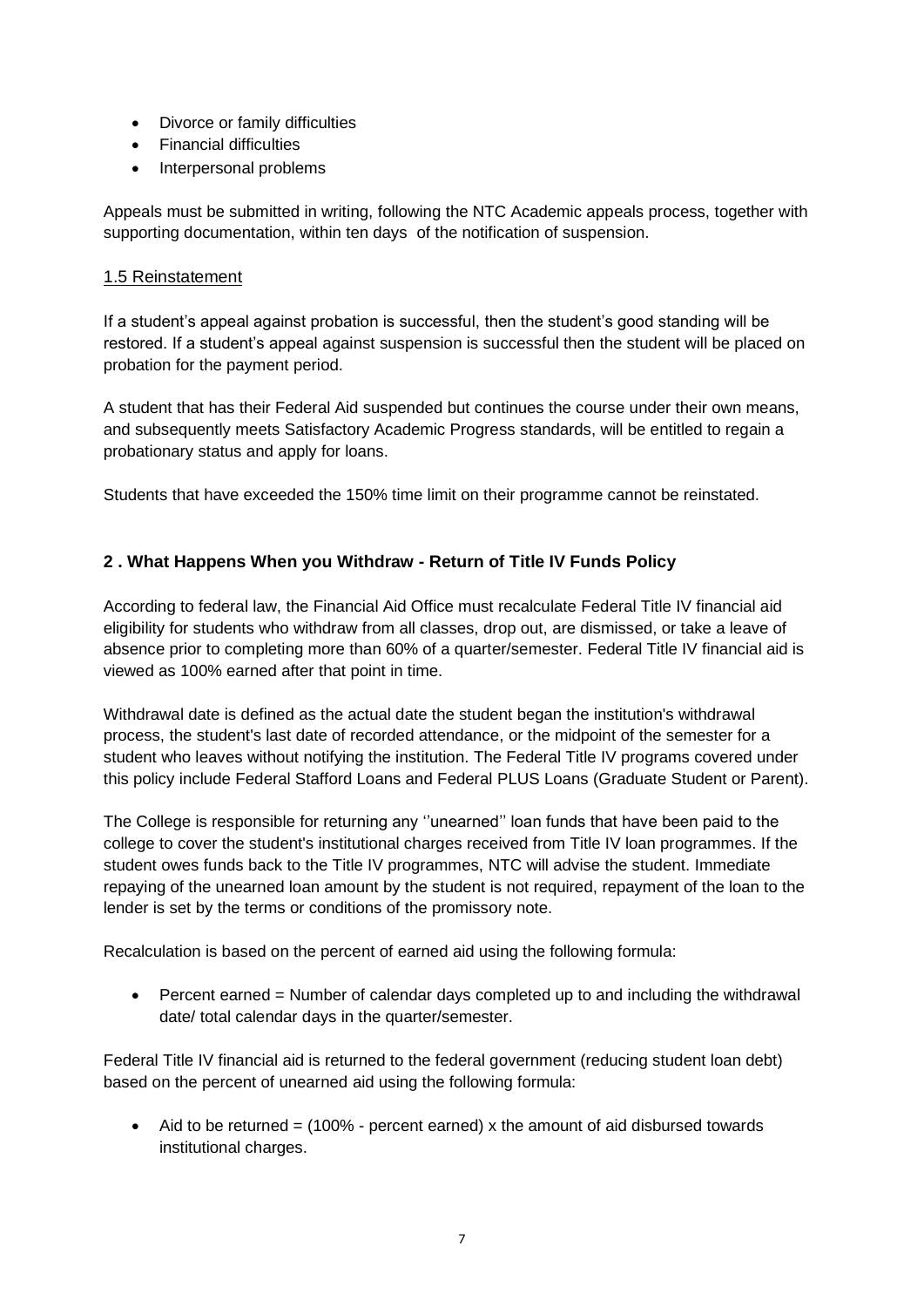Federal Title IV financial aid is returned in the order mandated by the U.S. Department of Education. Funds must be returned within 45 days after the date of withdrawal determination. Return of funds required by the student for unearned aid is returned (repaid) in accordance to the terms of the loan on the promissory note. The order is as follows, based on aid offered at NTC:

- 1. Unsubsidized Direct Stafford Loan
- 2. Subsidized Direct Stafford Loans
- 3. Direct PLUS (Graduate Student or Parent)

# **3. Exit Counselling**

NTC must ensure that exit counselling is conducted with each Direct Subsidized Loan or Direct Unsubsidized Loan borrower and graduate or professional student Direct PLUS Loan borrower shortly before the student borrower ceases at least half-time study at the university.

## **4. Managing Your Repayment and Understanding Your Obligations**

Managing your student loan debt is an important investment in your future.

Please visit [studentaid.gov](https://studentaid.gov/) for information on repayment plans, deferments, and loan consolidation.

## **Contact Us**

### **Post:**

US Financial Aid, Nazarene Theological College, Dene Road, Didsbury. Manchester M20 2GU

## **Email:**

enquiries@nazarene.ac.uk

### **In Person:**

Finance Office, Nazarene Theological College, Dene Road, Didsbury. Manchester M20 2GU

Further resources and links:

- [studentaid.gov](https://studentaid.gov/)
- [studentaid.gov/h/understand-aid](https://studentaid.gov/h/understand-aid)
- [studentaid.gov/apply-for-aid/fafsa/filling-out](https://studentaid.gov/apply-for-aid/fafsa/filling-out)

## **Frequently Asked Questions**

## **1. Q: Do I need to apply for a visa before I come to the UK, or can I ask for one when I arrive?**

**A**: Please apply for a Tier 4 (General) visa using your CAS before you travel: your visa will then be issued for the length of your course. Your CAS is issued by the Admissions Office when you have met all conditions of your offer.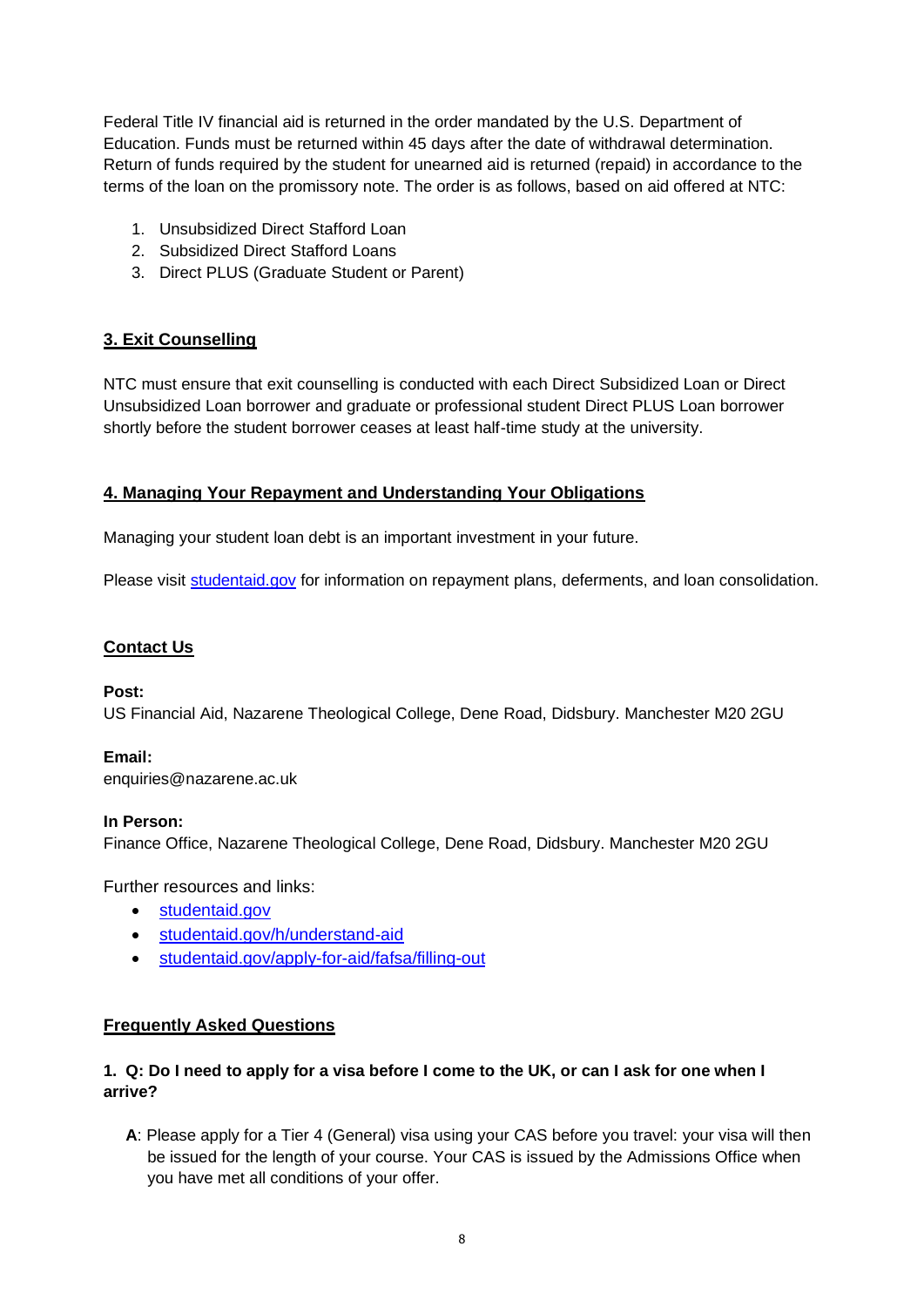### **2. Q: How much money do I need to show, for how long?**

**A**: Please follow the [Home Office guidelines.](https://www.gov.uk/student-visa/money)

### **3. Q: If I receive a Federal Loan, do I need to show my finances too?**

**A**: As a low risk national you do not need to send evidence of your finances with the application, but may be asked for this later. Make sure your US Federal Loan covers the full cost of your tuition and living costs in the UK. If your Federal Loan only covers part of this amount, make sure you can prove you have the outstanding amount available to you as above.

### **4. Q: Do I need to pay a deposit if I receive a Direct Loan?**

**A**: No, as long as your amount loan covers the deposit.

### **5. Q: How much should I borrow, what is the estimated cost of living in the UK?**

**A**: NTC will supply you with a 'cost of Attendance' estimate.

### **6. Q: When will my Direct Loan be originated?**

**A:** Federal Direct Loans are originated in June (September starters) and November (January starters).

### **7. Q: Will I have enough time to apply for my Tier 4 visa?**

A: Average visa processing times in the US are 2-3 weeks. Check current processing times [at](https://www.gov.uk/guidance/visa-decision-waiting-times-applications-outside-the-uk#:~:text=visa%20application%20centre.-,Study%20in%20the%20UK,Short%2Dterm%20study%20visa) [this link.](https://www.gov.uk/guidance/visa-decision-waiting-times-applications-outside-the-uk#:~:text=visa%20application%20centre.-,Study%20in%20the%20UK,Short%2Dterm%20study%20visa) **NOTE:** We advise you not to make travel arrangements until you have a visa.

### **8. Q: When will I receive the first disbursement of my loan?**

**A**: 7-10 days after the official start of term one.

### **9. Q: Will I need to open a UK bank account?**

**A:** Yes, if you borrow more than you owe the university. NTC will disburse your loan money by crediting it to your university account in order to pay tuition fees, accommodation fees and other authorized charges. If the loan disbursement amount exceeds our charges, NTC will pay the remaining balance of the disbursement directly to your UK bank account

### **10. Q: What is a disbursement date?**

**A:** A disbursement date is when the loan money is transferred to your student fee account. A refund of excess funds (if applicable) is processed within 14 days from that date. **NOTE:** You need to make sure you have enough money to support yourself until you receive your loan.

### **11. Q: Can I apply for federal loans if I am an Exchange student?**

**A:** Under US Department of Education regulations, loans for Study Abroad students must continue to be processed by the home university, so you should contact the Financial Aid